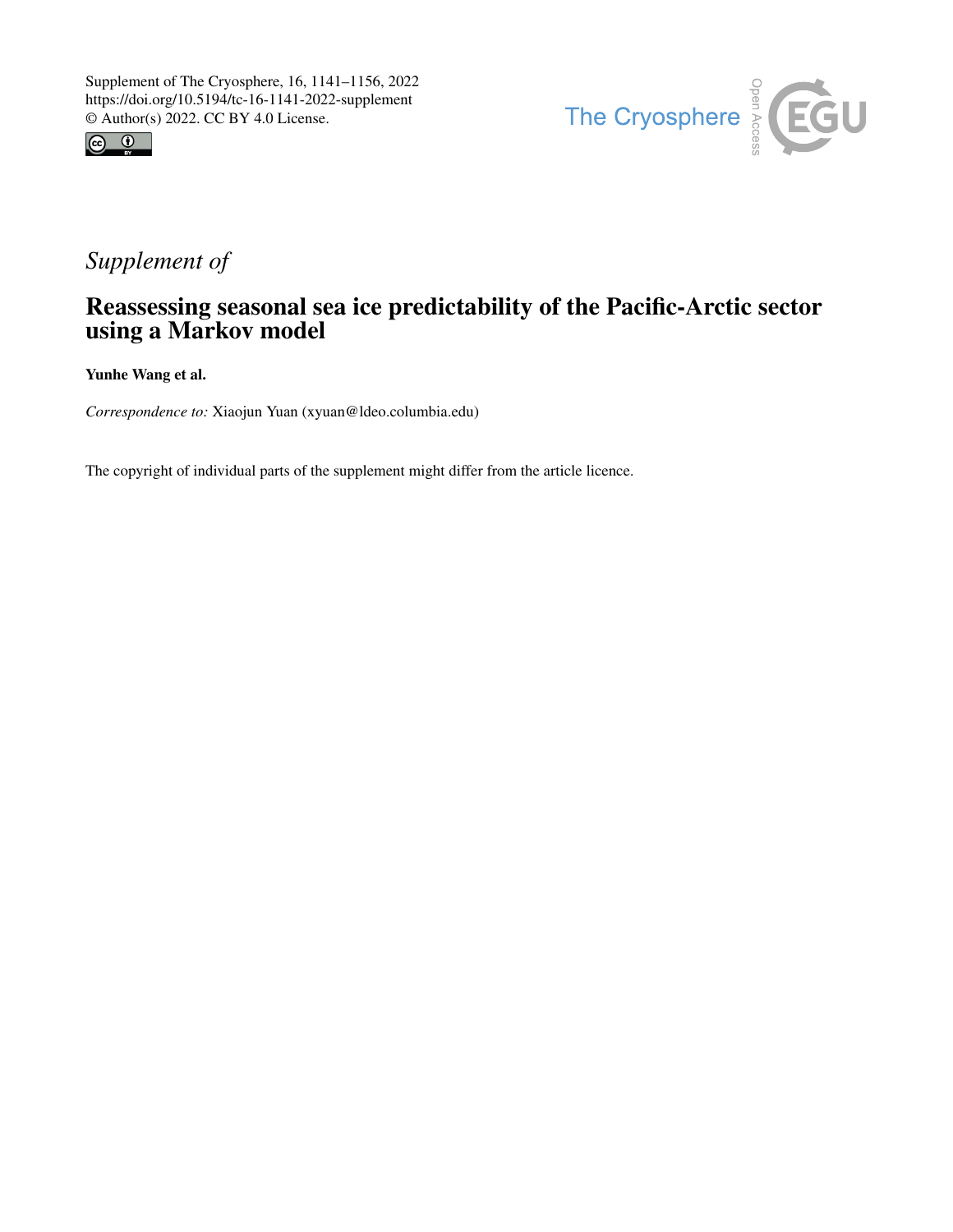

 **Figure S1.** The cumulative explained variance as a function of the number of leading EOF modes of seasonal SIC for the period of 1979-2020.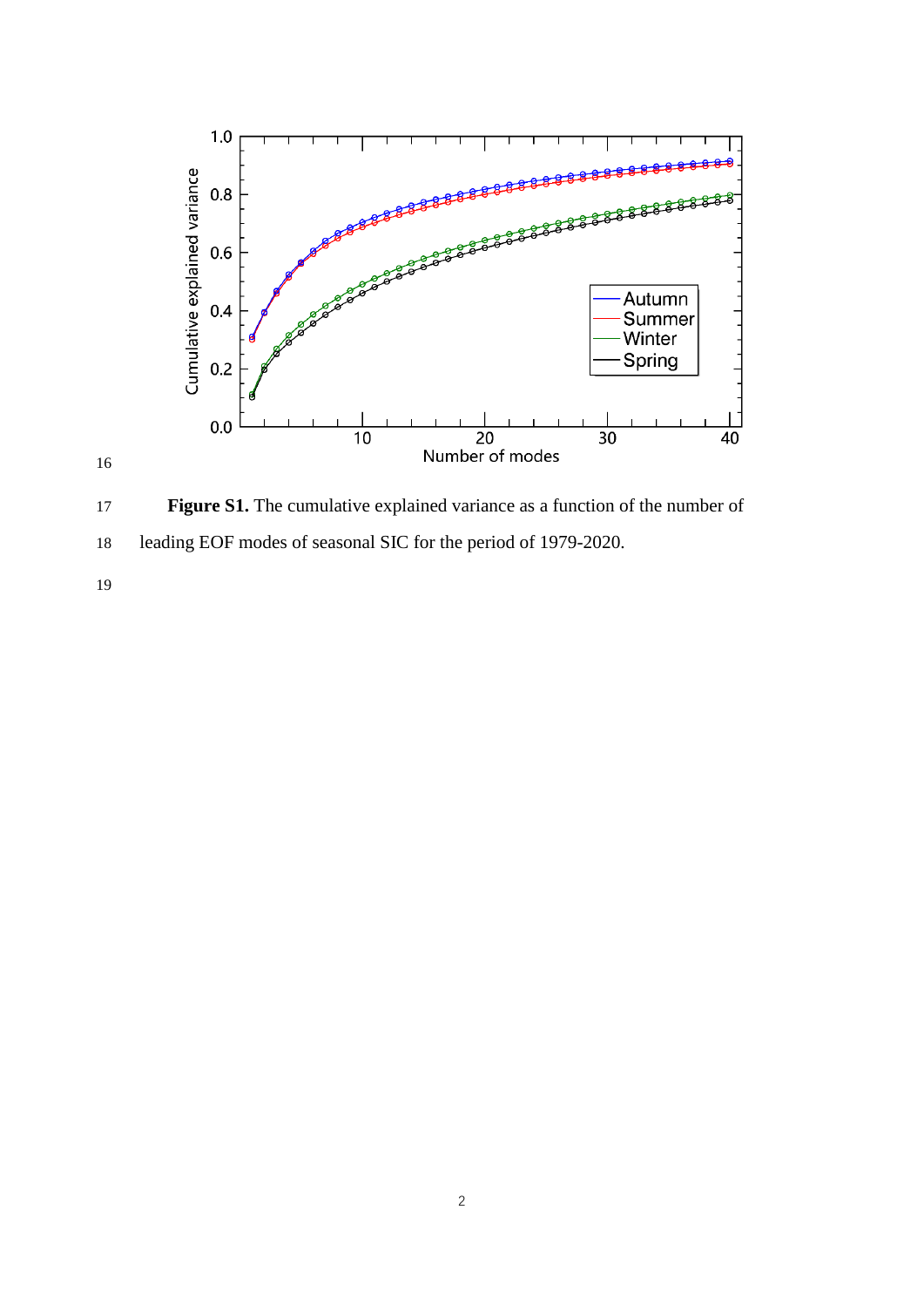

 **Figure S2.** PGS is based on the anomaly correlation between the observed and predicted SICs in winter as a function of variables and MEOF modes for 1- to 12- month lead. The x-axis represents the number of MEOF modes, and the y-axis represents the combination of the variables corresponding to table 1.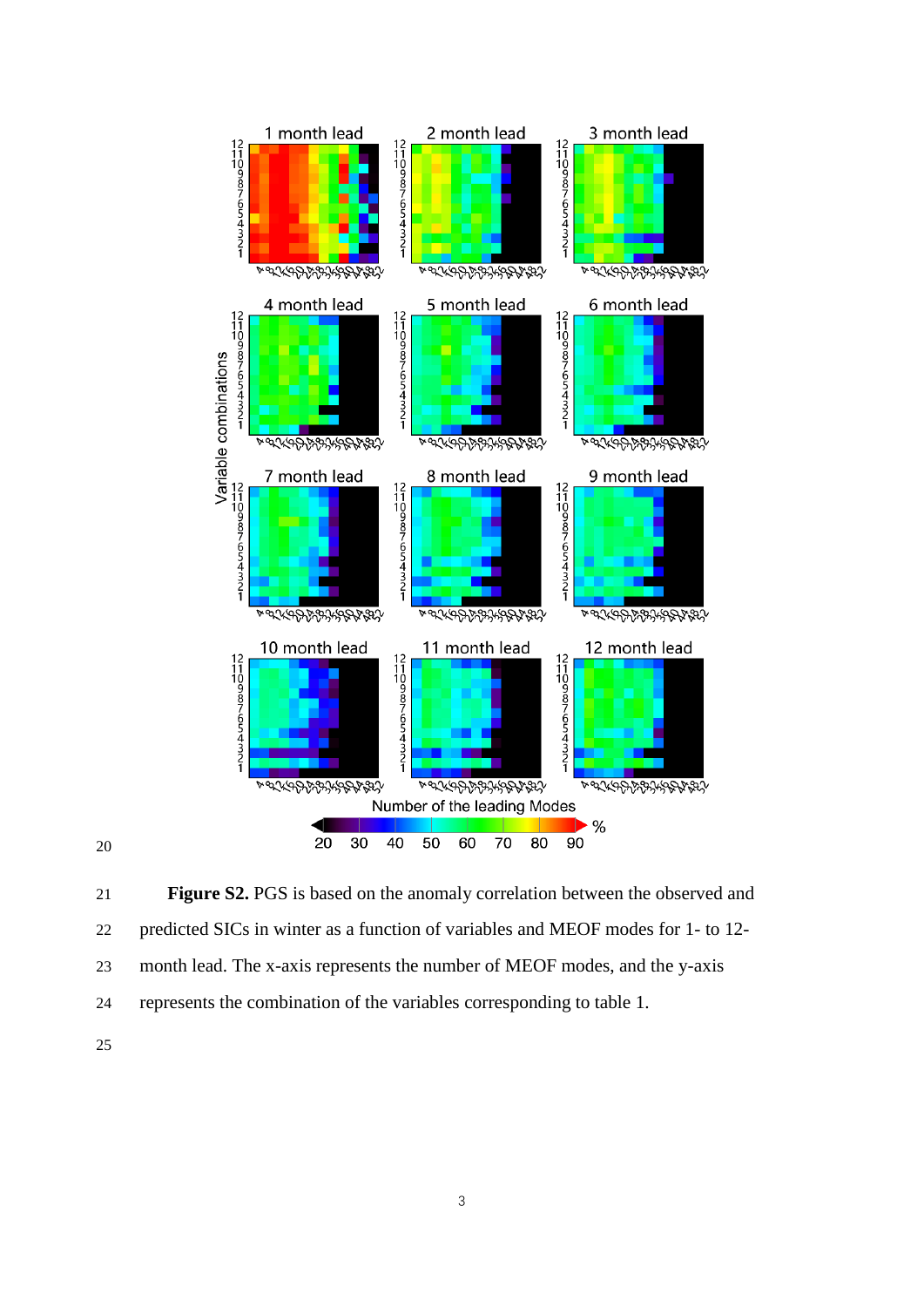

**Figure S3.** Same as Figure S2 except for RMSE.